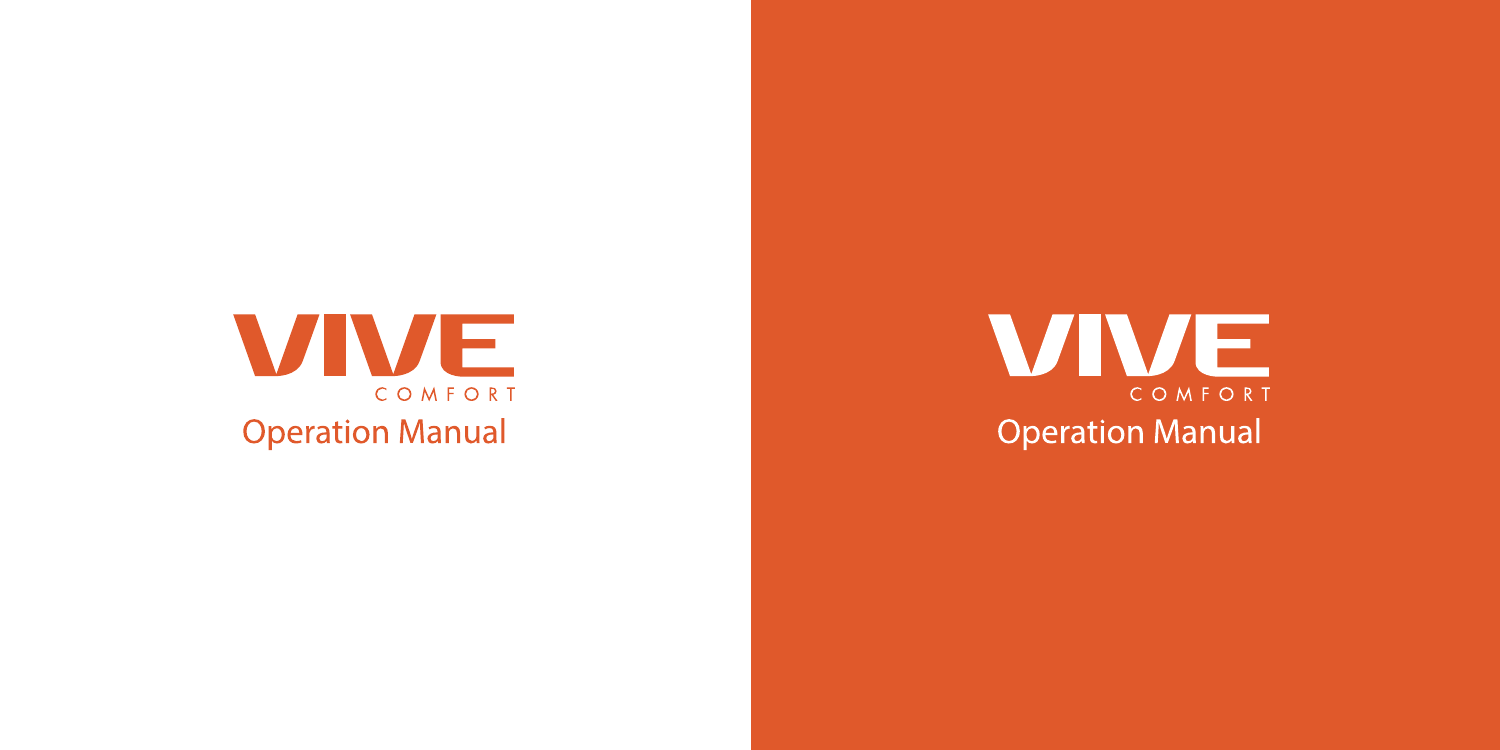

**Page**

### **Vive Comfort**

P.O. Box 3377 Springfield, MO 65808-3377 Toll Free: 888-776-1427 Web: www.vivecomfort.com Hours of Operation: M-F 9AM - 6PM Eastern

## **Table of Contents**

Table of Contents Thermostat Operation Thermostat Quick Reference Thermostat Warranty Information 2-3  $\Delta$ 5 1

Una version en español de este manual se puede descargar en la pagina web de la compañia.



**Equipment damage hazard**  Do not operate the cooling system if the outdoor temperature is below 50 °F (10 ˚C) to prevent possible compressor damage.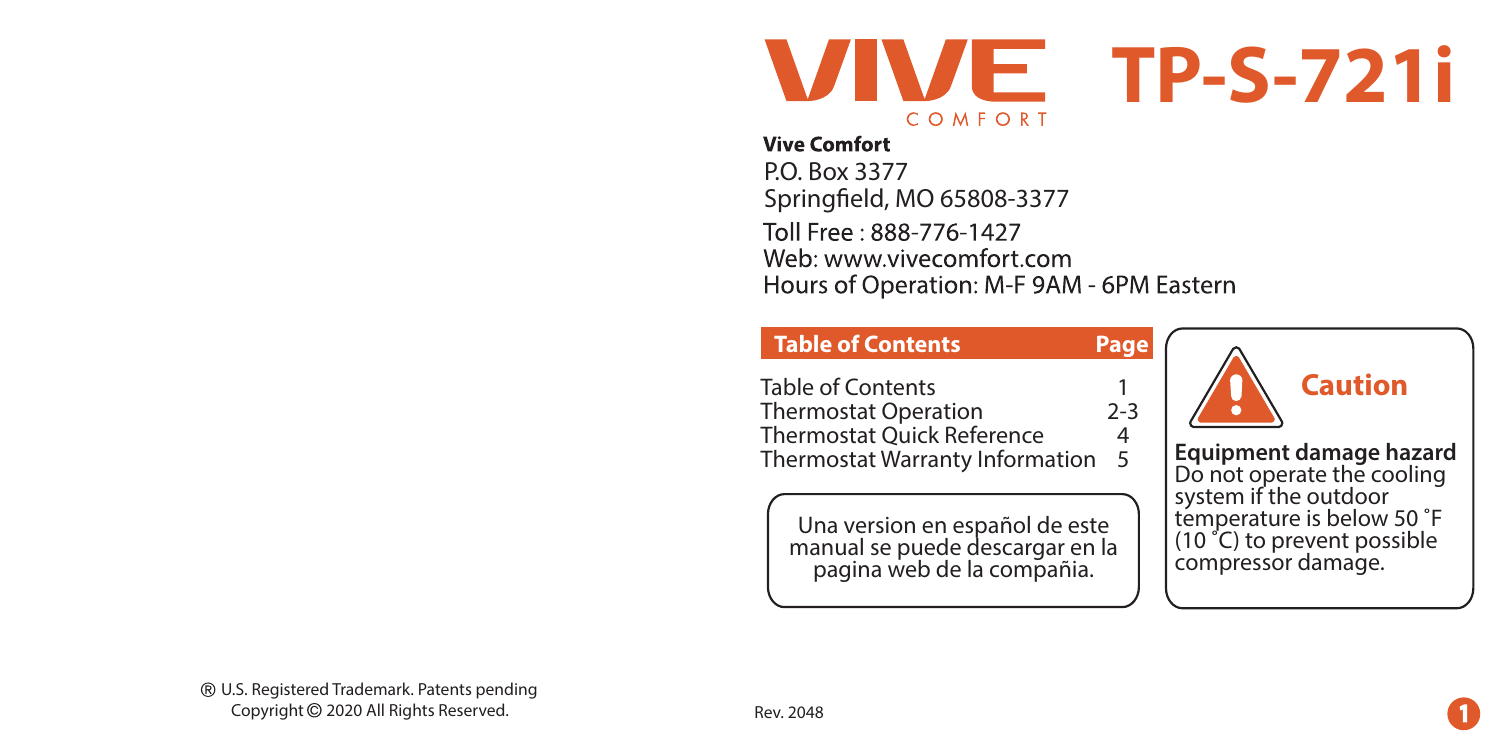

LCD Display

Glow in the Dark Light Button



2

Temperature Setpoint Buttons

Fan/ User Button  $(5)$ System/ User Button

# **LCD Display**

See page 2 for details about display and read out icons.

# **Glow in the Dark Light Button**

The glow in the dark light button will self illuminate for several hours after exposure to ambient light. This button turns on the display light when pressed.

#### (3) **Temperature Setpoint Buttons**

Press the **+** or **-** buttons to select the desired room temperature.

# **Fan Button:**

Select **ON** or **AUTO**. **ON** will run the fan continuously. **AUTO** will run the fan only when the heating or cooling system is on.

Note: Some systems may have fan control disabled.

#### $(5)$ **System Button:**

Selects the operation mode on your HVAC system. Selecting **HEAT** turns on the heat mode. Selecting **COOL** turns on the cool mode. Selecting **OFF** turns both heating and cooling off. Selecting **EmH** (for heat pumps with auxiliary heat) will lockout the compressor and control emergency/ auxiliary heat.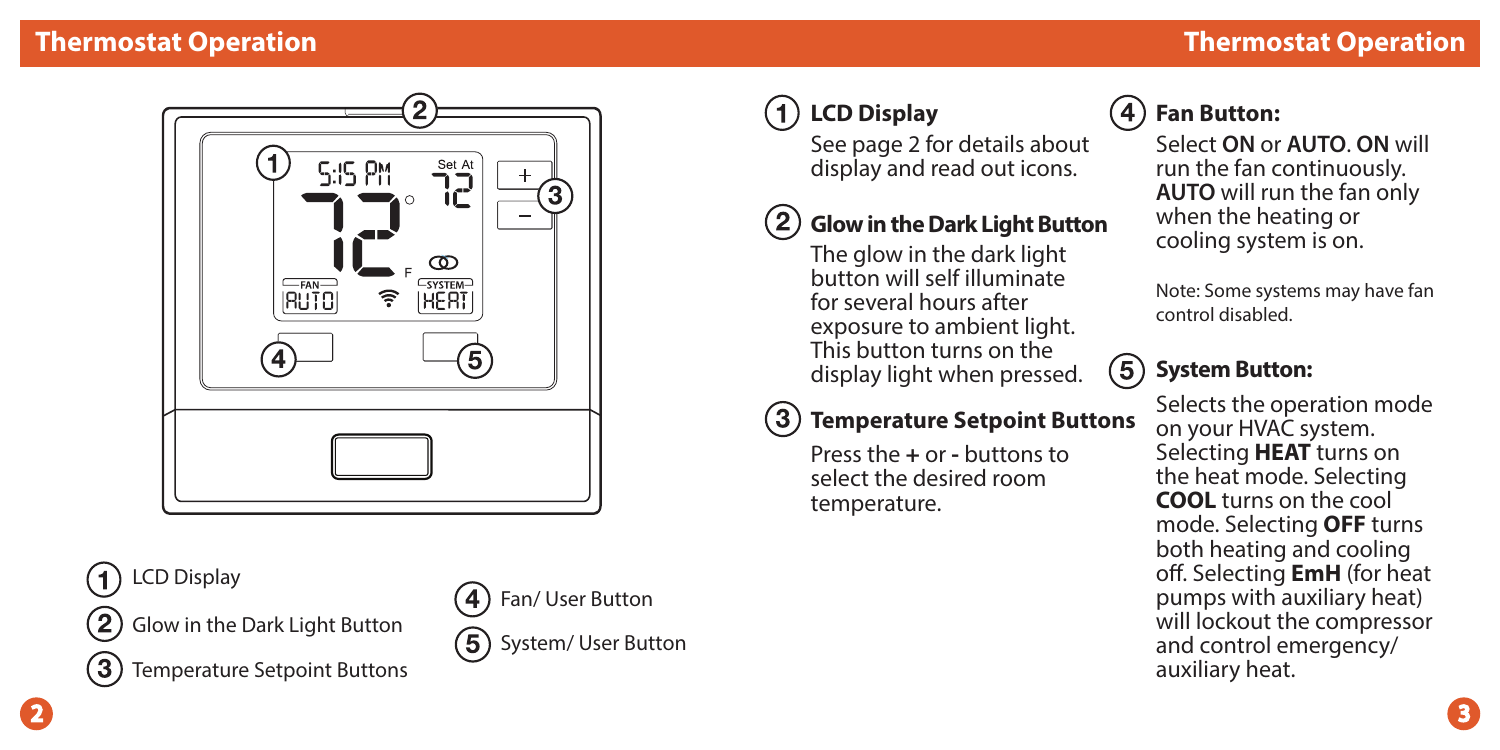

## **Warranty Registration**

State: Zip:

Your new thermostat has a 5 year limited warranty. You must register your thermostat within 60 days of installation. Without this registration the warranty period will begin on date of manufacture. For warranty issues please contact the HVAC professional that installed this product. You can register your new thermostat in 2 ways:

### **Online**

Go to the company website, select warranty registration and fill out a short registration form.

### **Mail**

Complete the form below and mail it to the address shown.

## **Warranty Registration**

| iS: | Date Installed: Note that the state of the state of the state of the state of the state of the state of the state of the state of the state of the state of the state of the state of the state of the state of the state of t |
|-----|--------------------------------------------------------------------------------------------------------------------------------------------------------------------------------------------------------------------------------|
|     | Complete form and mail to:                                                                                                                                                                                                     |
|     | <b>Thermostat Warranty Registration</b>                                                                                                                                                                                        |
|     | P.O. Box 3377                                                                                                                                                                                                                  |
|     | Springfield, MO 6580                                                                                                                                                                                                           |
|     |                                                                                                                                                                                                                                |